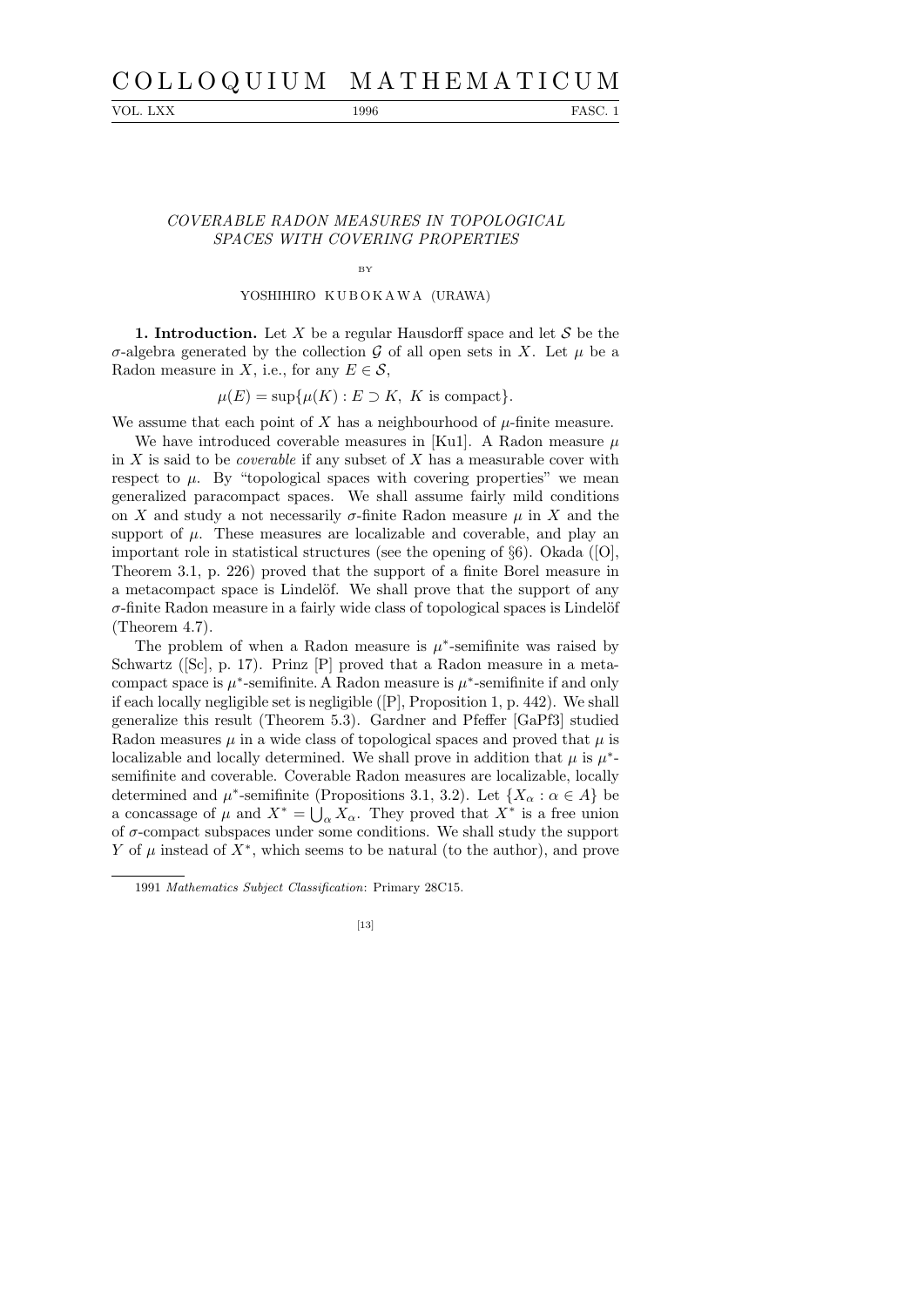14 Y. KUBOKAWA

that  $Y$  is often strongly paracompact and a free sum of Lindelöf subspaces (Theorems 4.2, 4.3), but Y is not always so (Theorem 4.5, Example 4.6). We shall prove that Radon measures in a wide class of topological spaces are coverable (Theorem 5.2). The coverability of measures is essential in applications because we need the Lebesgue decomposition in addition to the Radon–Nikodym theorem.

**2. Definitions.** Let  $(X, \mathcal{S}, \mu)$  be a measure space, where S is a  $\sigma$ -algebra and  $\mu$  is a countably additive measure on S. Throughout the paper we assume that  $\mu$  is *semifinite*, i.e.,  $\mu(E) = \sup \{ \mu(F) : E \supset F, \mu(F) < \infty \}$  for any  $E \in \mathcal{S}$ .

Let  $D \subset X$ . If  $E \in \mathcal{S}$ ,  $E \supset D$  and  $\mu(F) = 0$  for any set  $F \in \mathcal{S}$  with  $F \subset E - D$ , then E is said to be a *measurable cover* of D.  $\mu$  is said to be *coverable* if each subset of  $X$  has a measurable cover. If each subset  $D$  with  $D \cap F \in \mathcal{S}$  for any set F of  $\mu$ -finite measure is measurable, then  $\mu$  is said to be locally determined [Fr] or saturated.

Let  $\mu^*$  be the outer measure induced by  $\mu$ . Then  $\mu$  is said to be  $\mu^*$ -semifinite if  $\mu^*(E) = \sup \{ \mu^*(F) : E \supset F, \mu^*(F) < \infty \}$  for any  $E \subset X$ . Let  $\widetilde{E} = \{F \in \mathcal{S} : \mu(E \triangle F) = 0\}$  for  $E \in \mathcal{S}$  and  $\widetilde{\mathcal{S}} = \{\widetilde{E} : E \in \mathcal{S}\}\)$ . We write  $\widetilde{E} \leq \widetilde{F}$  if  $\mu(E - F) = 0$ . Then  $\leq$  is a partial order in  $\widetilde{S}$ , and  $\mu$  is said to be *localizable* if any subset of  $\widetilde{S}$  has a supremum.  $\mu$  is localizable if and only if its measure algebra is complete.

Let  $\mu$  be a Radon measure in X. Let  $Y = \{y \in X : \mu(U) > 0 \text{ for any }$ neighbourhood U of y}. Then Y is a closed set satisfying  $\mu(X - Y) = 0$ ; it is called the *support* of  $\mu$ .

A concassage of a Radon measure  $\mu$  is a disjoint collection  $\{X_{\alpha} : \alpha \in A\}$ of compact sets such that

(2.1) If  $O \cap X_\alpha \neq \emptyset$  for an open set  $O$ , then  $\mu(O \cap X_\alpha) > 0$ ;

(2.2) 
$$
\mu(E) = \sum_{\alpha} \mu(E \cap X_{\alpha})
$$
 for any Borel set  $E$ .

(See [Sc], Theorem 13, p. 46; [GaPf1], Lemma 3.4, p. 71.)

We assume that the reader is familiar with basic notions of paracompact spaces ([En], Chapter 5). We refer the reader to [Bu] for detailed covering properties. We denote the cardinality of a set E by  $|E|$ . Let U be a collection of open sets. We denote  $|\{U \in \mathcal{U} : x \in U\}|$  by  $\text{ord}(x, \mathcal{U})$  for each x in X. We shall consider only open covers and refinements in a Hausdorff space. We use "metacompact" instead of "weakly paracompact". A topological space  $X$  is said to be  $\sigma$ -metacompact if for any cover  $\mathcal U$  of X there exists a refinement  $\mathcal{V} = \bigcup_n \mathcal{V}_n$  of U such that each  $\mathcal{V}_n$   $(n < \omega)$  is point-finite. X is said to be meta-Lindelöf if for any cover  $U$  of X there exists a point-countable refinement  $V$  of U. Here a collection  $\mathcal O$  of open sets is said to be *point-countable*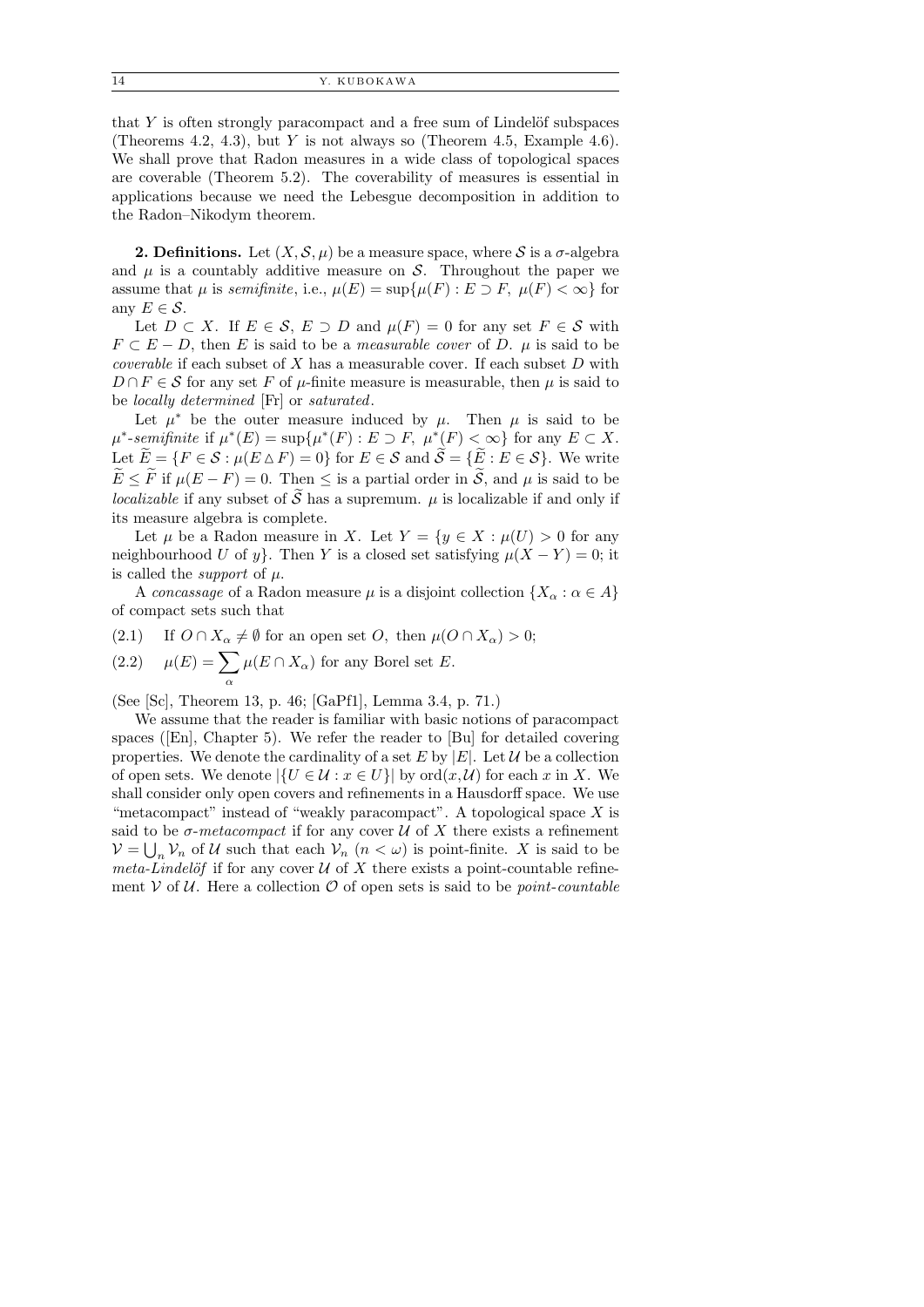if  $\text{ord}(x, \mathcal{O}) \leq \omega$  for any x in X. X is said to be weakly  $\theta$ -refinable if for any cover  $U$  of X there exists a refinement  $V = \bigcup_n V_n$  of U such that there exists  $n < \omega$  with  $1 \leq \text{ord}(x, V_n) < \omega$  for any x in X. A  $\sigma$ -metacompact space is weakly  $\theta$ -refinable. Many important examples (a semi-stratifiable space, a strict p-space, a Moore space etc.) in generalized metric spaces are weakly  $\theta$ -refinable ([Gr1], [Gr2]). We note that these covering properties are hereditary with respect to closed subspaces. Finally,  $X$  is said to satisfy the countable chain condition (ccc) if each disjoint collection of open sets in X is countable.

(2.3) Under Martin's axiom and the negation of the continuum hypothesis every point-countable cover of a compact space with the ccc is countable ([GaPf4], Theorem 4.8, p. 971).

Martin's axiom and the negation of the continuum hypothesis are denoted by MA and nonCH respectively.

**3. Coverable measures.** Let  $(X, \mathcal{S}, \mu)$  be a measure space. In this section we study coverable, localizable, locally determined and  $\mu^*$ -semifinite measures from a general point of view.

**3.1.** PROPOSITION. If  $\mu$  is coverable, then it is  $\mu^*$ -semifinite and locally determined.

Proof. Let  $\{X_\alpha: 0 < \mu(X_\alpha) < \infty \ (\alpha \in A), \ \mu(X_\alpha \cap X_\beta) = 0 \ (\alpha \neq \beta) \}$ be a maximal collection. Then for any set  $E \in \mathcal{S}$ ,

$$
\mu(E) = \sum_{\alpha} \mu(E \cap X_{\alpha}).
$$

Now for any set  $D$  in  $X$  we have

(3.1.1) 
$$
\mu^*(D) = \sum_{\alpha} \mu^*(D \cap X_{\alpha}).
$$

Indeed, if  $E$  is a measurable cover of  $D$ , then

$$
\mu^*(D) = \mu(E) = \sum_{\alpha} \mu(E \cap X_{\alpha}) = \sum_{\alpha} \mu^*(D \cap X_{\alpha}),
$$

since  $E \cap X_\alpha$  is a measurable cover of  $D \cap X_\alpha$ . If  $\mu^*(D) > 0$ , then  $0 <$  $\mu^*(D \cap X_\alpha) < \infty$  for some  $\alpha$  in A, which implies that  $\mu$  is  $\mu^*$ -semifinite.

Assume that  $D \cap F \in \mathcal{S}$  for any set F with  $\mu(F) < \infty$ . Let E be a measurable cover of  $D$ . Then by  $(3.1.1)$ ,

$$
\mu^*(E - D) = \sum_{\alpha} \mu^*(E \cap X_{\alpha} - D \cap X_{\alpha}) = \sum_{\alpha} \mu(E \cap X_{\alpha} - D \cap X_{\alpha}) = 0,
$$

since  $D \cap X_\alpha \in \mathcal{S}$ . Therefore there exists a null set N with  $E - D \subset N$ , which implies that  $E - D = E \cap N - D \cap N \in \mathcal{S}$  and hence  $D \in \mathcal{S}$ .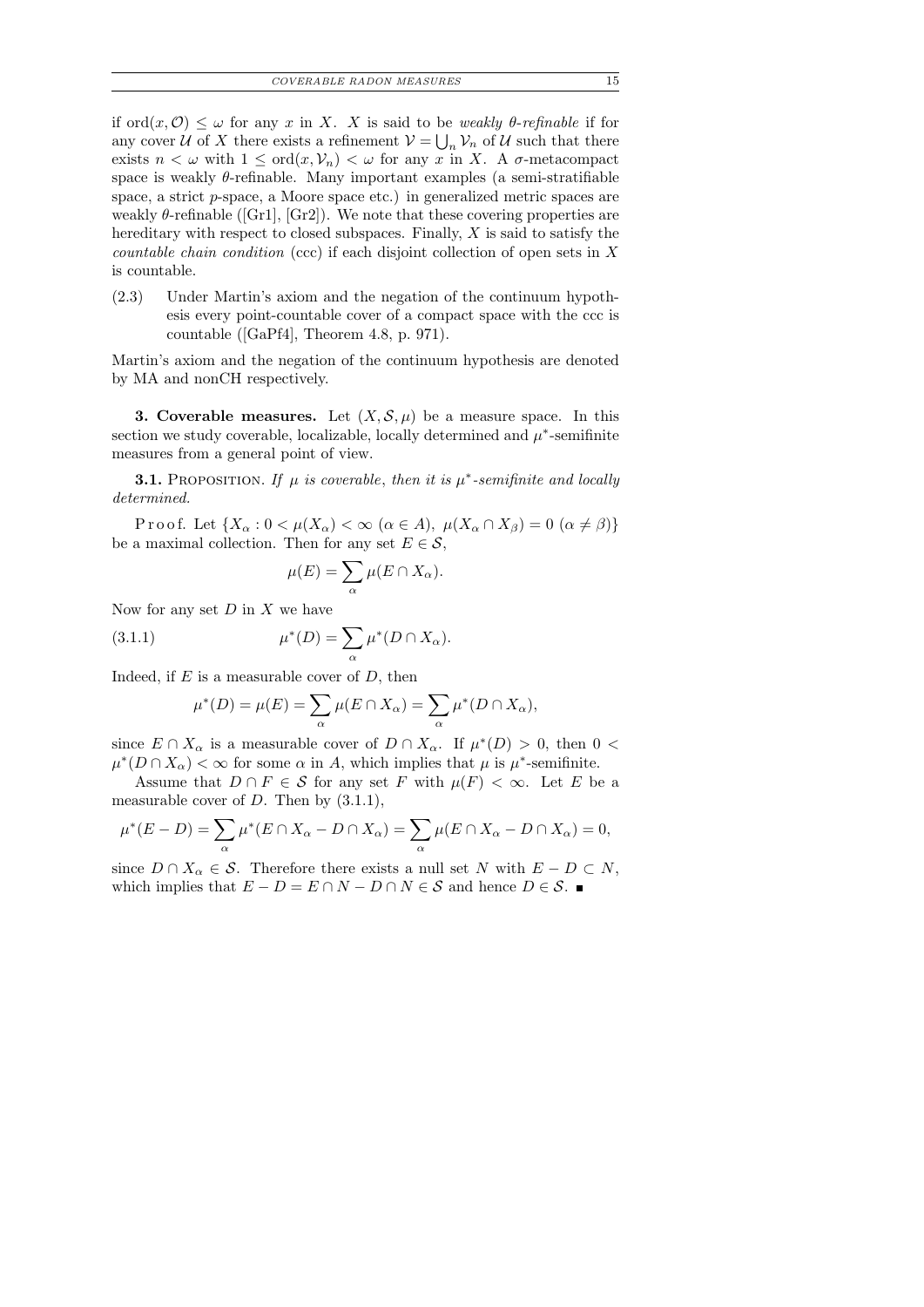**3.2.** PROPOSITION. Assume that there exists a disjoint collection  $\{X_\alpha :$  $\alpha \in A$  of sets of finite measure such that for any set  $E \in \mathcal{S}$  we have

(3.2.1) 
$$
\mu(E) = \sum_{\alpha} \mu(E \cap X_{\alpha}).
$$

Then  $\mu$  is coverable if and only if it is localizable and  $\mu^*$ -semifinite.

Remark. In general  $\mu$  is coverable if it is localizable and  $\mu^*$ -semifinite. The converse is not true if there exist two different measurable cardinals.

Proof of Proposition 3.2. Necessity. We first show that any  $\{\widetilde{E}_{\alpha}: E_{\alpha} \subset X_{\alpha} \ (\alpha \in A)\}\$ has a supremum. Let  $E = \bigcup_{\alpha} E_{\alpha}$  and let  $E^*$  be a measurable cover of E. Then  $E^* \cap X_\alpha$  is a measurable cover of  $E_\alpha \in \mathcal{S}$  and therefore  $(E^* \cap X_\alpha)^\sim = \widetilde{E}_\alpha$ . By (3.2.1),  $\widetilde{X} = \sup_\alpha \widetilde{X}_\alpha$ . Hence

$$
\widetilde{E}^* = \widetilde{E}^* \cap (\sup \widetilde{X}_\alpha) = \sup_{\alpha} (\widetilde{E}^* \cap \widetilde{X}_\alpha) = \sup_{\alpha} \widetilde{E}_\alpha.
$$

If now  $\{\widetilde{D}_{\beta} : \beta \in B\}$  is a collection, then for each  $\alpha \in A$ ,  $\widetilde{E}_{\alpha} = \sup\{(D_{\beta} \cap$  $(X_{\alpha})^{\sim} : \beta \in B$  exists, because  $\mu(X_{\alpha}) < \infty$ . Hence  $E^* = \sup_{\alpha} E_{\alpha}$  exists and is equal to  $\sup_{\beta} \widetilde{D}_{\beta}$ . Together with Proposition 3.1 we get necessity.

Sufficiency. For any set  $D$  we have

(3.2.2) 
$$
\mu^*(D) = \sum_{\alpha} \mu^*(D \cap X_{\alpha}).
$$

Indeed, if  $\mu^*(D) < \infty$ , then there exists a measurable cover of D, and by assumption (3.2.1) we get (3.2.2). Since  $\mu$  is  $\mu^*$ -semifinite, we get (3.2.2) in general.

If  $X^* = \bigcup_{\alpha} X_{\alpha}$ , then by (3.2.2),  $\mu^*(X - X^*) = \sum_{\alpha} \mu^*(X_{\alpha} - X_{\alpha}) = 0$ . Therefore there exists a null set N with  $X - X^* \subset N$ .

Let now  $D \subset X$ . Let  $E_{\alpha} \subset X_{\alpha}$  be a measurable cover of  $D_{\alpha} = D \cap X_{\alpha}$ for each  $\alpha$  in A. We put  $E = \bigcup_{\alpha} E_{\alpha}$  and  $\widetilde{E}^* = \sup_{\alpha} \widetilde{E}_{\alpha}$ . Then  $\mu^*(E \Delta E^*) =$  $\sum_{\alpha} \mu^*(E_{\alpha} \wedge (E^* \cap X_{\alpha})) = 0$ , since  $(E^* \cap X_{\alpha})^{\sim} = \widetilde{E}_{\alpha}$ , which implies that E belongs to the completion of  $\mu$ . Therefore there exists a set  $E^0 \in \mathcal{S}$  with  $E \subset E^0$  and  $\overline{\mu}(E^0 - E) = 0$ .

Now  $E^0 \cup N$  is a measurable cover of D. Indeed, we have  $E^0 \cup N \supset$  $E \cup N \supset (D \cap X^*) \cup (D - X^*) = D$ . If  $F \subset (E^0 \cup N) - D$  and  $F \in$ S, then  $E^0 - D \supset F - N$ . We put  $F' = F - N$  and  $E^0_\alpha = E^0 \cap X_\alpha$ ,  $F'_{\alpha} = F' \cap X_{\alpha}$  for each  $\alpha$  in A. Then  $F'_{\alpha} \subset (E_{\alpha}^0 - E_{\alpha}) \cup (E_{\alpha} - D_{\alpha})$  and therefore  $F'_{\alpha} - (E_{\alpha}^0 - E_{\alpha}) \subset E_{\alpha} - D_{\alpha}$ . Since  $E_{\alpha}$  is a measurable cover of  $D_{\alpha}$ ,  $\mu(F'_\alpha - (E^0_\alpha - E_\alpha)) = 0$ , which implies  $\mu(F'_\alpha) = 0$ . Hence  $\mu(F') = 0$  by  $(3.2.1)$ , which implies  $\mu(F) = 0$ .

4. Supports of Radon measures. We prove that the support of a Radon measure in a  $\sigma$ -metacompact space or in a meta-Lindelöf space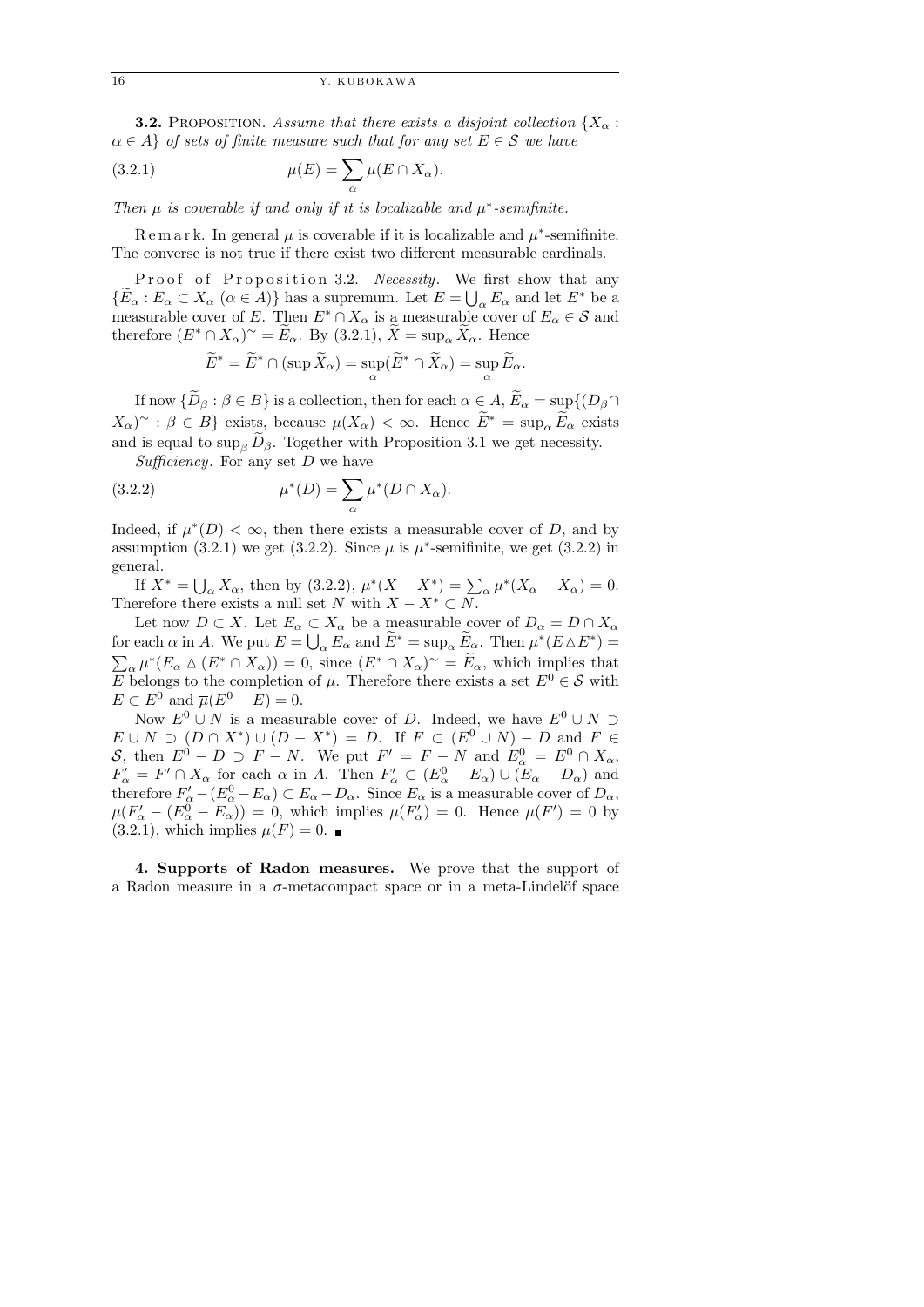under  $MA$  + nonCH is strongly paracompact and a free sum of Lindelöf spaces. This is not true in general for a weakly  $\theta$ -refinable space.

**4.1.** PROPOSITION. The support Y of a Radon measure  $\mu$  in a strongly paracompact space X is a free sum of Lindelöf spaces  $Y_\beta$  ( $\beta \in B$ ), i.e., there exists a disjoint collection  ${Y_\beta : \beta \in B}$  of open Lindelöf subspaces of Y such that  $Y = \bigcup_{\beta} Y_{\beta}$  (disjoint).

Proof. Since strong paracompactness is hereditary with respect to closed subspaces, we may assume that  $Y$  is strongly paracompact. For each point y in Y there exists an open set O in Y with  $y \in O$  and  $0 < \mu(O) < \infty$ . Since O satisfies the ccc, so does  $Cl(O)$ , and it is strongly paracompact. Hence it is Lindelöf. Let  $\mathcal O$  be a cover of Y. There exists a star-finite refinement  $\mathcal{U} = \{U\}$  of  $\mathcal{O}$ . By ([En], Lemmas 5.3.8, 5.3.9, p. 404),  $Y = \bigcup_{\beta} \{Y_{\beta} :$  $\beta \in B$  (disjoint) and each  $Y_{\beta}$  is a countable union of elements of U. Since each  $Y_\beta$  is a closed subspace in a countable union of Lindelöf subspaces of the form  $Cl(U)$ , it is Lindelöf.

**4.2.** THEOREM. The support Y of a Radon measure  $\mu$  in a regular σ-metacompact space is strongly paracompact.

P r o o f. We may assume that Y is  $\sigma$ -metacompact. Let  $\mathcal O$  be any cover of Y. There exists a refinement  $U$  of  $O$  consisting of sets of finite  $\mu$ -measure. Then there exists a refinement  $V = \bigcup_n V_n$  of U such that each  $V_n$  is pointfinite. Let  $\mathcal{V}^n = \bigcup_{i \leq n} \mathcal{V}_i$  for each  $n < \omega$ .

By ([En], Theorem 5.3.10, pp. 404–405) we need only prove that  $V$  is star-countable. Indeed, let  $\{X_\alpha : \alpha \in A\}$  be a concassage of  $\mu$ . If  $V \in \mathcal{V}$ , then  $0 < \mu(V) < \infty$  and therefore  $A_0 = \{ \alpha \in A : V \cap X_\alpha \neq \emptyset \}$  is countable. If  $V' \cap V \neq \emptyset$  for  $V' \in V$ , then  $\mu(V' \cap V) > 0$  and hence  $V' \cap X_{\alpha} \neq \emptyset$ and  $\mu(V' \cap X_\alpha) > 0$  for some  $\alpha$  in  $A_0$ . It remains to show that  $\{V' \in \mathcal{V}^n$ :  $V' \cap X_\alpha \neq \emptyset$  is countable for each  $\alpha$  in  $A_0$ . Since  $\mathcal{V}^n$  is point-finite, by ([GaPf4], Lemma 12.1, pp. 1014–1015),  $\{V' \cap X_{\alpha} : V' \cap X_{\alpha} \neq \emptyset, V' \in V^n\}$ is countable and the conclusion follows since  $\mathcal{V}^n$  is point-finite.

4.3. THEOREM. Under MA and nonCH, the support Y of a Radon measure  $\mu$  in a regular meta-Lindelöf space X is strongly paracompact.

Remark. Under CH there exist a locally compact meta-Lindelöf space X and a  $\sigma$ -finite Radon measure  $\mu$  in X such that the support of  $\mu$  is not strongly paracompact ([GaPf1], Theorem 3.7, pp. 72–73).

Proof of Theorem 4.3. Y is a regular meta-Lindelöf space. Let  $\mathcal O$ be any cover of Y. There exists a refinement  $U$  of  $O$  consisting of sets of finite  $\mu$ -measure. Then there exists a point-countable refinement V of U.

We show that V is star-countable. Indeed, let  $\{X_\alpha : \alpha \in A\}$  be a concassage of  $\mu$ . If  $V \in \mathcal{V}$ , then  $A_0 = {\alpha \in A : V \cap X_\alpha \neq \emptyset}$  is countable.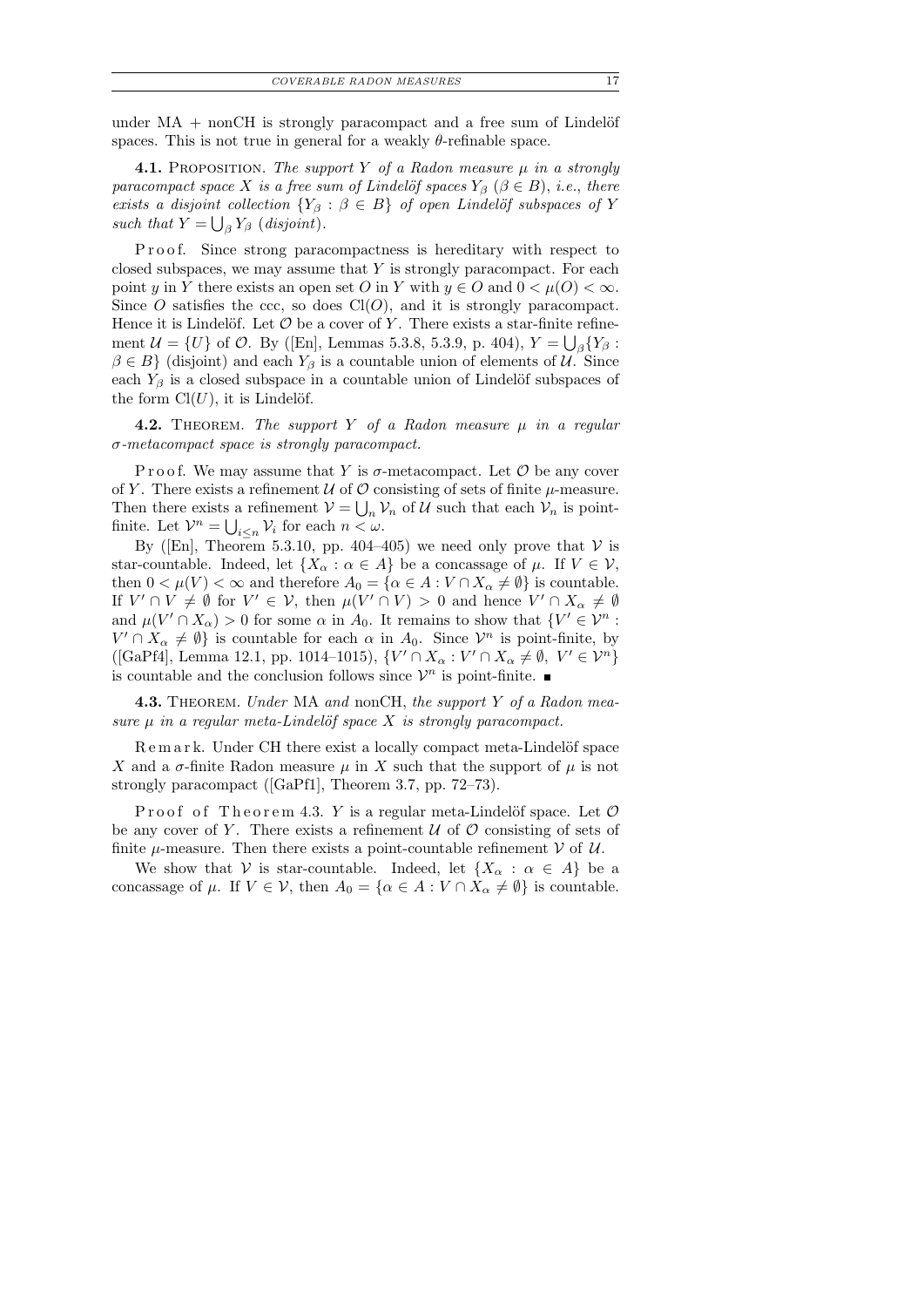If  $V' \cap V \neq \emptyset$  for  $V' \in V$ , then  $V' \cap X_{\alpha} \neq \emptyset$  for some  $\alpha$  in  $A_0$ . We consider the point-countable cover  $\{V' \cap X_\alpha : V' \cap X_\alpha \neq \emptyset, V' \in \mathcal{V}\}\$  of  $X_\alpha$ . Then it is countable by (2.3) since  $X_{\alpha}$  satisfies the ccc. Since V is point-countable,  $\{V' \in \mathcal{V} : V' \cap X_\alpha \neq \emptyset\}$  is countable for each  $\alpha$  in  $A_0$ .

**4.4.** PROPOSITION. Let  $\mu$  be a Radon measure in a regular space X. If there exists a star-countable cover  $U$  of  $X$  consisting of sets of finite  $\mu$ -measure, then there exists a null G<sub>δ</sub>-set N such that the subspace  $X - N$ is strongly paracompact.

P r o o f. By ([En], Lemmas 5.3.8, 5.3.9, p. 404) there exists a disjoint collection  ${Y_\beta : \beta \in B}$  of open sets such that each  $Y_\beta$  is a countable union of elements of U and  $X = \bigcup \{ Y_\beta : \beta \in B \}$ . Hence  $\mu_\beta = \mu | Y_\beta$  is a σ-finite Radon measure and therefore the union  $Z_\beta$  of a concassage of  $\mu_\beta$ is  $\sigma$ -compact and  $\mu(Y_{\beta} - Z_{\beta}) = 0$  for each  $\beta$  in B. Since  $Z_{\beta}$  is regular, it is strongly paracompact. Therefore  $Z = \bigcup_{\beta} \{Z_{\beta} : \beta \in B\}$  is strongly paracompact  $(Z_\beta \subset Y_\beta$  and  $Y_\beta$  is clopen). We put  $N_\beta = Y_\beta - Z_\beta$  for each  $\beta$ in B and  $N = \bigcup_{\beta} \{ N_{\beta} : \beta \in B \}.$ 

Then  $\mu(N) = 0$ . Indeed, for each  $\beta$  in B,  $N_{\beta}$  is a  $G_{\delta}$ -set,  $N_{\beta} = \bigcap_n G_{\beta n}$ , where  $G_{\beta n} \subset Y_{\beta}$  is open. Therefore  $N = \bigcup_{\beta} \bigcap_n G_{\beta n} = \bigcap_n (\bigcup_{\beta} G_{\beta n})$  $\in \mathcal{S}$   $(G_{\beta n} \subset Y_{\beta}, Y_{\beta} \cap Y_{\gamma} = \emptyset \ (\beta \neq \gamma)).$  Now, for any Borel set E we have

(4.4.1) 
$$
\mu(E) = \sum_{\beta} (E \cap Y_{\beta}).
$$

The equality is clear for a compact set E, since then  $\left|\{\beta \in B : E \cap Y_{\beta}\}\right|$  $\neq \emptyset$ }  $|<\omega$  and  $X=\bigcup_{\beta} Y_{\beta}$ . In the general case the equality follows because  $\mu$  is Radon. Finally, this equality yields  $\mu(N) = 0$ .

**4.5.** THEOREM. If  $\mu$  is a Radon measure in a regular weakly  $\theta$ -refinable space X, then there exists a disjoint collection  $\{Y_n : n < \omega\}$  of measurable sets such that each subspace  $Y_n$  is strongly paracompact and  $Y = \bigcup_n Y_n$ satisfies  $\mu(X - Y) = 0$ .

Remark. Under MA and nonCH the conclusion is valid for a regular weakly  $\delta\theta$ -refinable space with countable tightness. Gardner and Pfeffer ([GaPf3], Proposition 3.7) gave the similar result for  $X^*$  in the case where  $X^*$  is the union of a concassage of  $\mu$ .

Proof of Theorem 4.5. There exists a refinement  $\mathcal{U} = \bigcup_n \mathcal{U}_n$  of the cover  $\mathcal{O} = \{O \in \mathcal{G} : \mu(O) < \infty\}$  of X such that for each x in X there exists  $n < \omega$  with  $1 \leq \text{ord}(x, \mathcal{U}_n) < \omega$ . Then  $X^n = \{x \in X : 1 \leq \text{ord}(x, \mathcal{U}_n) < \omega\}$  is a Borel set for each  $n < \omega$ . We put  $X_n = X^n - \bigcup_{k=1}^{n-1} X^k$ . Then  $X = \bigcup_n X_n$ (disjoint) and  $\mu_n = \mu | X_n$  is a Radon measure in  $X_n$ . If  $X_n^0$  is the support of  $\mu_n$ , then  $\mu_n(X_n - X_n^0) = 0$ . Let  $\mathcal{U}_n^0 = \{ U \cap X_n^0 : U \cap X_n^0 \neq \emptyset, U \in \mathcal{U}_n \}.$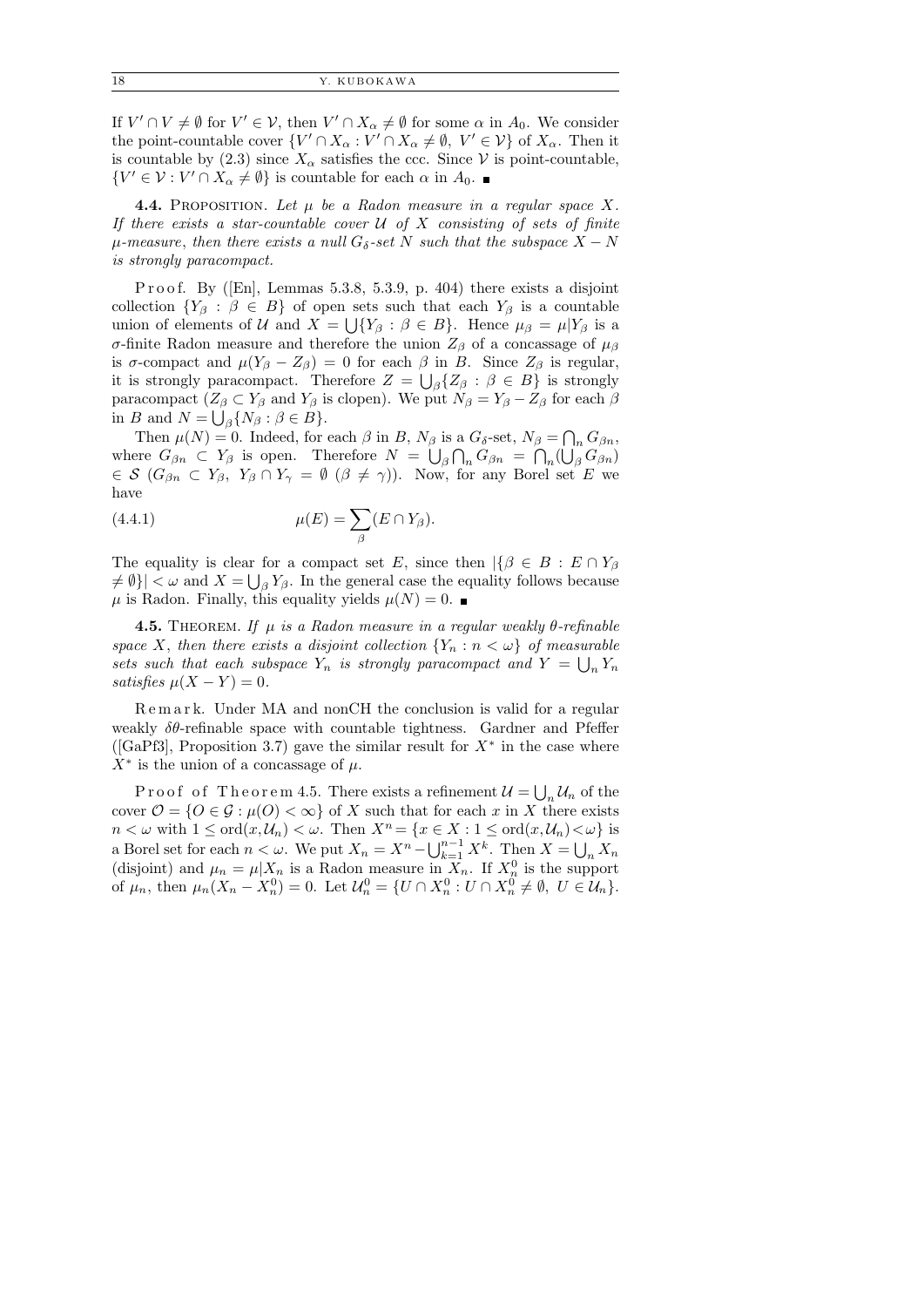Then  $\mathcal{U}_n^0$  is star-countable: Let  $U \cap X_n^0 \in \mathcal{U}_n^0$ . Let  $\{X_\alpha : \alpha \in A\}$  be a concassage of  $\mu_n$ . Then  $A_0 = \{ \alpha \in A : U \cap X_\alpha \neq \emptyset \}$  is countable. If  $(U \cap X_n^0) \cap (V \cap X_n^0) \neq \emptyset$  for  $V \cap X_n^0 \in \mathcal{U}_n^0$ , then  $\mu_n(U \cap V) > 0$  and therefore  $V \cap X_\alpha \neq \emptyset$  for some  $\alpha$  in  $A_0$ . Since the collection  $\{V \cap X_\alpha : V \cap X_\alpha \neq \emptyset\}$  $\emptyset, V \in \mathcal{U}_n$  is a point-finite cover of the compact set  $X_\alpha$  and  $\mu(V \cap X_\alpha) > 0$ , it is countable by ([GaPf4], Lemma 12.1, pp. 1014–1015). Together with the point-finiteness of  $\mathcal{U}_n$  in  $X_\alpha$ ,  $\{V \in \mathcal{U}_n : V \cap X_\alpha \neq \emptyset\}$  is countable. Since  $A_0$ is countable,  $\mathcal{U}_n^0$  is star-countable.

We consider the measure space  $(X_n^0, \mathcal{S}|X_n^0, \mu|X_n^0)$ . By Proposition 4.4 there exists a strongly paracompact subset  $Y_n \subset X_n^0$  with  $\mu(X_n^0 - Y_n) = 0$ . If  $Y = \bigcup_n Y_n$ , then  $\mu(X - Y) = 0$ .

**4.6.** EXAMPLE. There exists a locally compact weakly  $\theta$ -refinable space X which is not meta-Lindelöf such that there exists a Radon measure  $\mu$  in  $X$  whose support is not strongly paracompact. Actually,  $X$  can be chosen to be subparacompact. The relevant example is due to Gruenhage and Pfeffer ( $[GrPf]$ , Example 7, pp. 170–171). For the reader's convenience we state it here. Let  $I = [0,1]$  and let  $X = \{(k/2^n, 1/2^n) \in I \times I : 0 \leq k \leq 2^n,$  $n \geq 0$  ∪ ( $I \times \{0\}$ ). We define a topology in X as follows: the points  $(k/2<sup>n</sup>, 1/2<sup>n</sup>)$  are open and a neighbourhood base at  $(t, 0)$  is given by the sets

$$
U(t,\varepsilon) = \{(u,v) \in X : 2|u-t| < v < \varepsilon\} \cup \{(t,0)\},\
$$

where  $\varepsilon > 0$ . Then X has the topological properties mentioned above.

We define a Radon measure  $\mu$  in X different from [GrPf]. The collection  $\{(t, 0): 0 \le t \le 1\}$  is discrete. Let  $\mu | (I \times \{0\})$  be the counting measure. For any subset  $E \subset X - (I \times \{0\})$  we define  $\mu(E)$  by

$$
\sum_{n=0}^{\infty} |\{k : (k/2^n, 1/2^n) \in E\}|/2^n.
$$

The support of  $\mu$  is X. Now, X is separable. If X were strongly paracompact, then it would be Lindelöf. But it is clear that  $X$  is not Lindelöf. If  $Y_1 = \{(k/2^n, 1/2^n) : 0 \le k \le 2^n, n \ge 0\}$  and  $Y_2 = I \times \{0\}$ , then  $Y_i$   $(i = 1, 2)$ is strongly paracompact and  $X = Y_1 \cup Y_2$  (disjoint).

**4.7.** THEOREM. If  $\mu$  is a  $\sigma$ -finite Radon measure in a regular  $\sigma$ -metacompact space, then the support of  $\mu$  is Lindelöf. The same conclusion is valid for  $\mu$  in a regular meta-Lindelöf space if MA+nonCH holds true. These measures are regular.

P r o o f. In both cases the support  $Y$  is strongly paracompact by Theorems 4.2 and 4.3. Since Y satisfies the ccc, it is Lindelöf.  $\blacksquare$ 

R e m a r k. Gruenhage and Pfeffer ([GrPf], Theorem 1, p. 167) proved that a  $\sigma$ -finite Radon measure in a metacompact space is regular. The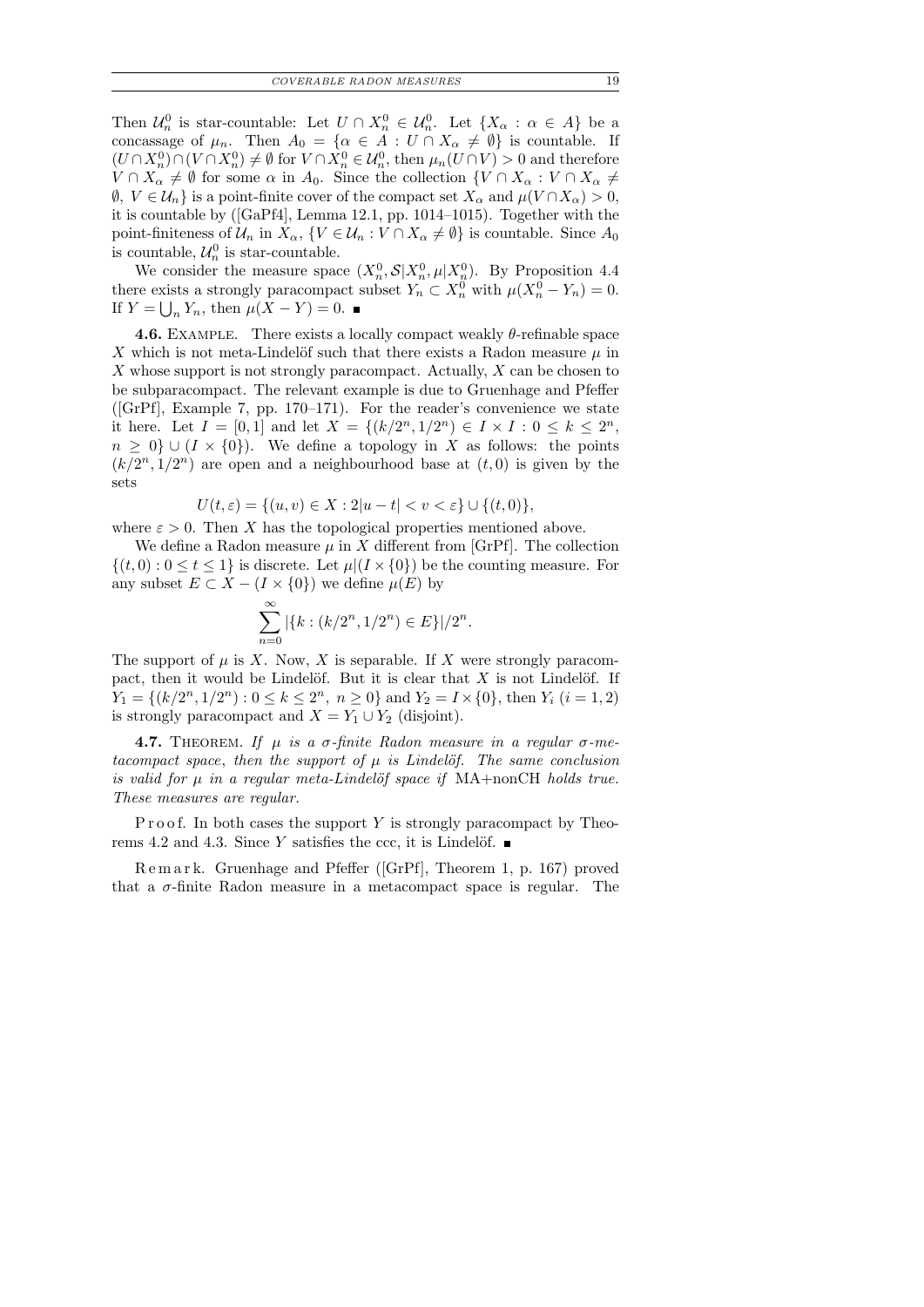support of a  $\sigma$ -finite Radon measure  $\mu$  in a  $\sigma$ -para-Lindelöf space satisfies the ccc and is  $\sigma$ -para-Lindelöf. Hence it is Lindelöf. Moreover,  $\mu$  is regular.

5. Coverable Radon measures. We prove that a Radon measure in a weakly  $\theta$ -refinable space or in a meta-Lindelöf space under MA+nonCH is coverable.

**5.1.** LEMMA. A Radon measure  $\mu$  in a strongly paracompact space X is coverable.

P r o o f. Let Y be the support of  $\mu$ . By Proposition 4.1, Y is a free sum of Lindelöf subspaces  $Y_\beta$  ( $\beta \in B$ ). The Radon measure  $\mu_\beta = \mu | Y_\beta$  is (outer) regular for each  $\beta$  in B.

Let D be any subset of X and let  $D_\beta = D \cap Y_\beta$ . Since  $\mu_\beta$  is  $\sigma$ -finite there exists a measurable cover  $E_\beta$  of  $D_\beta$ . By regularity of  $\mu_\beta$ , there exists a  $G_{\delta}$ -set  $G_{\beta}^* \supset E_{\beta}$  with  $\mu(G_{\beta}^* - E_{\beta}) = 0$ . Let  $G_{\beta}^* = \bigcap_n G_{\beta n}$ , where  $G_{\beta n} \subset Y_{\beta}$ is open for each  $n < \omega$ . If  $G^0 = \bigcap_n \bigcup_{\beta} G_{\beta n}$ , then  $G^0 \cup (X - Y)$  is a measurable cover of D:

We have  $G^0 = \bigcup_{\beta} \bigcap_n G_{\beta n} = \bigcup_{\beta} G_{\beta}^*$  and  $G^0 \cup (X - Y) \supset D$ . Let  $[G^0\cup (X-Y)] - D \supset F \in \mathcal{S}$ . Then we have  $F \cap Y_\beta \subset (G^*_\beta - E_\beta) \cup (E_\beta - D_\beta)$ . Since  $E_{\beta}$  is a measurable cover of  $D_{\beta}$ ,  $\mu[(F \cap Y_{\beta}) - (G_{\beta}^* - E_{\beta})] = 0$ , which implies  $\mu(F \cap Y_\beta) = 0$ . We have  $\mu(F) = \sum_{\beta} \mu(F \cap Y_\beta)$  similarly to (4.4.1), which implies  $\mu(F) = 0$ .

**5.2.** THEOREM. Let  $\mu$  be a Radon measure in a regular space. If

(a) X is weakly  $\theta$ -refinable, or

(b)  $X$  is meta-Lindelöf and MA+nonCH holds true,

then  $\mu$  is coverable and, consequently, localizable,  $\mu^*$ -semifinite and locally determined.

Remark 1. A Radon measure in a regular  $\sigma$ -para-Lindelöf space is coverable.

R e m a r k 2. Under CH there exists a Radon measure in a meta-Lindelöf space which is not coverable by ([GaPf3], Example 4.5, pp. 290–291).

R e m a r k 3. A Radon measure  $\mu$  in a regular  $\sigma$ -para-Lindelöf space is localizable,  $\mu^*$ -semifinite and locally determined (see Remark 1). Gardner and Pfeffer proved that a Radon measure in a space with the same properties as in the theorem is localizable and locally determined ([GaPf3], Theorem 3.4, pp. 286–287).

Proof of Theorem 5.2. If X is weakly  $\theta$ -refinable, then by Theorem 4.5 there exists a disjoint collection  $\{Y_n : n < \omega\}$  of strongly paracompact subspaces with  $\mu(X - Y) = 0$ , where  $Y = \bigcup_n Y_n$ .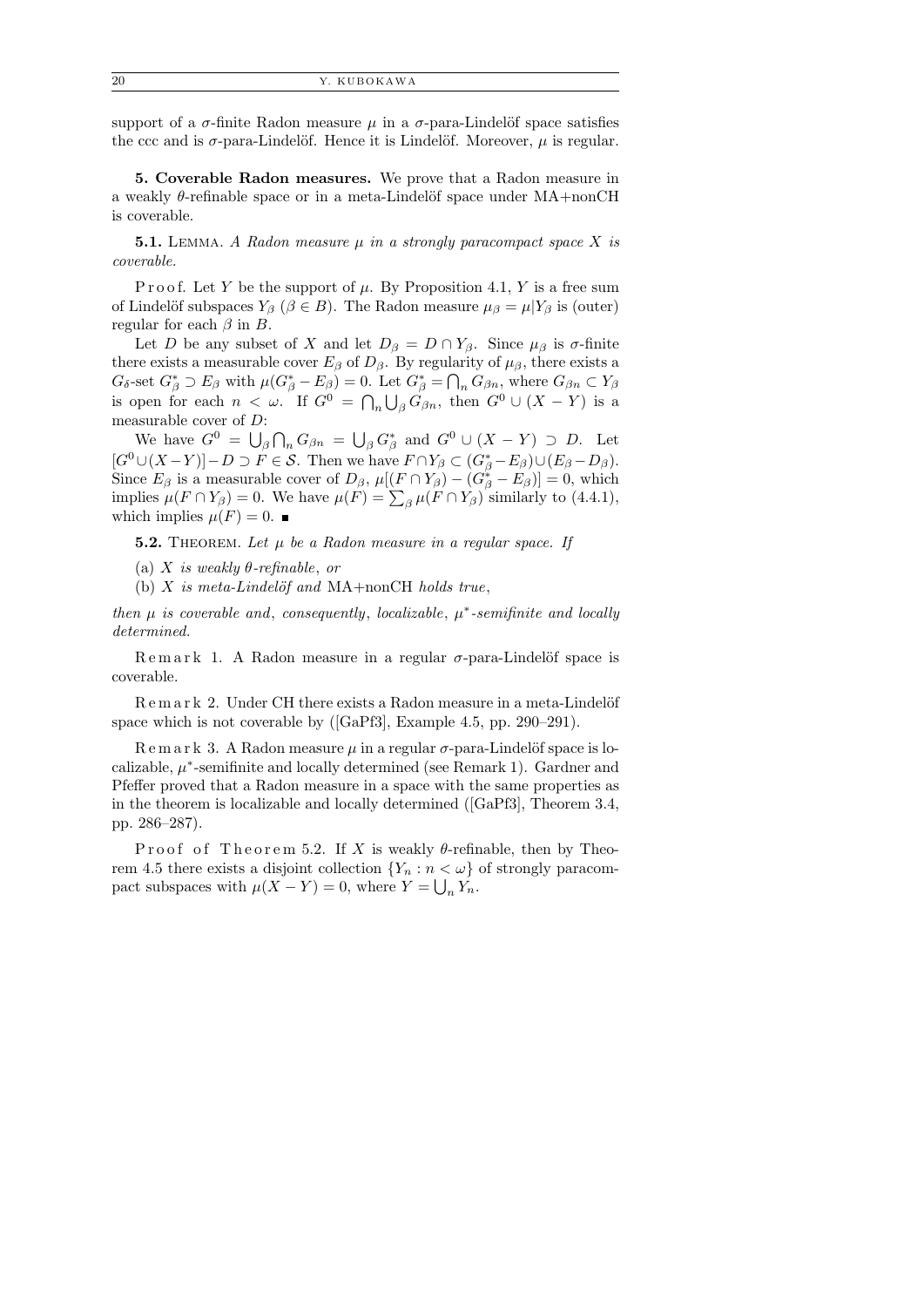Let  $D \subset X$ . Then by Lemma 5.1 there exists a measurable cover  $E_n \subset$  $Y_n$  of  $D \cap Y_n$  and  $(\bigcup_n E_n) \cup (X - Y)$  is a measurable cover of D. (A Borel set in  $Y_n$  is a Borel set in X.)

If X is meta-Lindelöf, then the support of  $\mu$  is strongly paracompact by Theorem 4.3. And therefore  $\mu$  is coverable by Lemma 5.1 since  $\mu(X-Y) = 0$ . By Propositions 3.1 and 3.2 we get the conclusion.  $\blacksquare$ 

A subset E of X is said to be *negligible* if  $\mu^*(E) = 0$ . A subset E of X is said to be *locally negligible* if each point of  $X$  has a neighbourhood  $U$  such that  $\mu^*(E \cap U) = 0$ . By Prinz ([P], Proposition 1, p. 442) a Radon measure  $\mu$  is  $\mu^*$ -semifinite if and only if each locally negligible set is negligible. Prinz proved that each locally negligible set is negligible for any Radon measure in a metacompact space ([P], Theorem, p. 443). Together with Theorem 5.2 we get the following:

**5.3.** THEOREM. If

(a) X is a regular weakly  $\theta$ -refinable space, or

(b) X is a regular meta-Lindelöf space and MA+nonCH holds true,

then each locally negligible set is negligible for any Radon measure in X.

6. Applications. Localizable measures and coverable measures play an important role in statistical structures (see [Ma] for background, [LuMu], [RaYa]). A topological space X is said to be Radon if each finite Borel measure in X is Radon. Let X be a Radon space. Let  $\{\mu_{\alpha} : \alpha \in A\}$  be a collection of probability Borel measures in  $X$ . If there exists a semifinite Borel measure  $\mu$  such that the Radon–Nikodym derivative  $d\mu_{\alpha}/d\mu$  exists for each  $\alpha$  in A, then we have a satisfactory theory of statistical structure ([Ma], 293F, Dominated statistical structure, pp. 873–874). We cannot expect in general that  $\mu$  is  $\sigma$ -finite and we cannot avoid not necessarily  $\sigma$ -finite localizable measures. The Lebesgue decomposition as well as the Radon–Nikodym theorem for semifinite measures are necessary for statistical structures, and coverable Radon measures play an important role. We note that  $\mu$  is Radon if  $\mu$  is semifinite since X is Radon.

We can find the Radon–Nikodym theorem for Radon measures in ([Sc], Theorem 14, p. 47). But it is incomplete since a "Radon–Nikodym derivative" is not measurable. We can give the Radon–Nikodym theorem for a fairly wide class of Radon measures. Under CH the theorem does not hold in general. Together with localizability mentioned above and  $([Ku2], Corol$ lary 3.2) we get the following:

**6.1.** THEOREM. Assume that

(a) X is a regular weakly  $\theta$ -refinable space, or

(b) X is a regular meta-Lindelöf space and MA+nonCH holds true.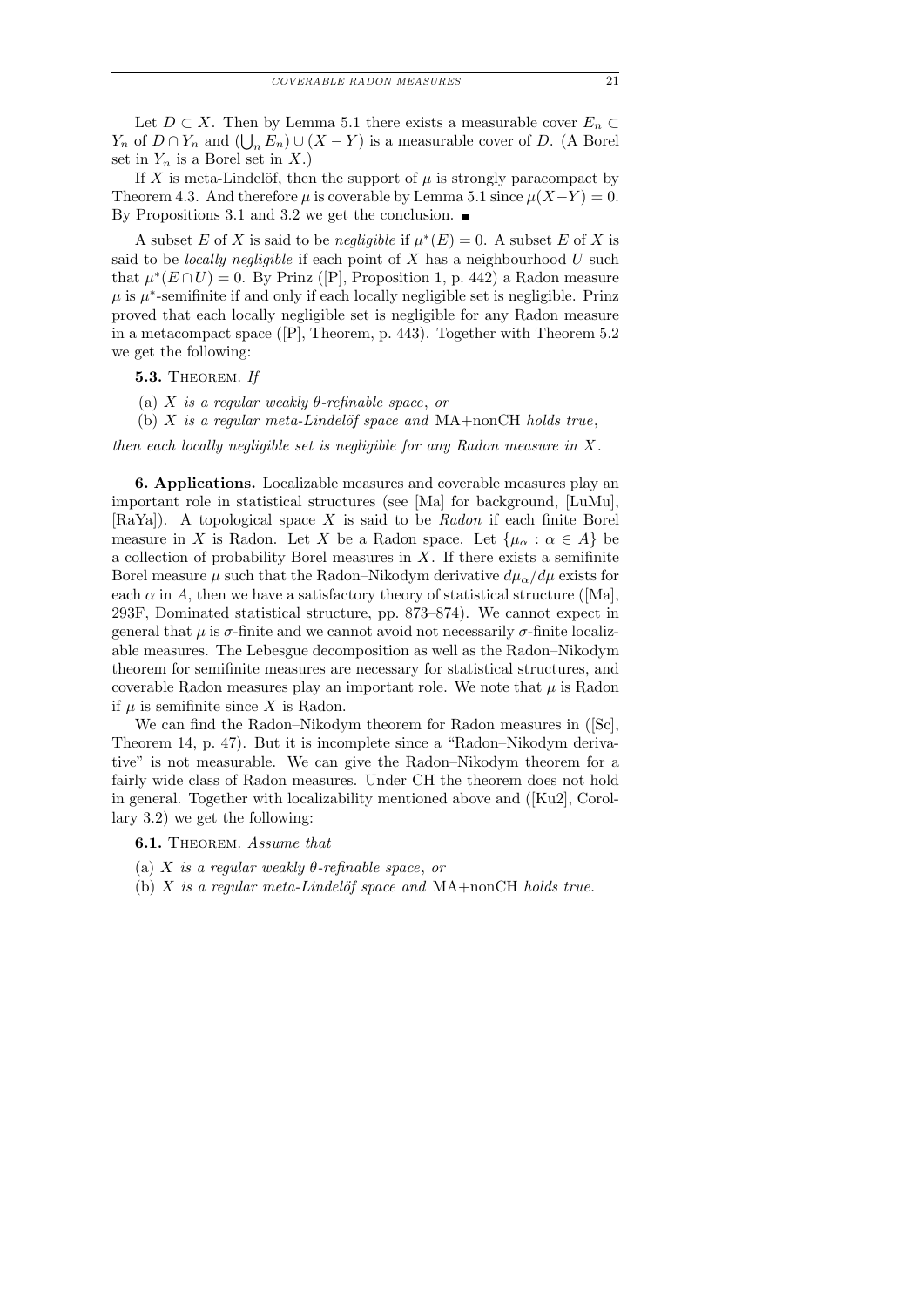Let  $\nu$  and  $\mu$  be Radon measures in X. If  $\nu$  is absolutely continuous with respect to  $\mu$ , then there exists a Borel measurable function f such that

$$
\nu(E) = \int\limits_E f \, d\mu
$$

for any Borel measurable set E.

The Lebesgue decomposition for semifinite measures which are not necessarily  $\sigma$ -finite plays an important role in statistical structures ([RaYa], Theorem, pp. 259–261). For the Lebesgue decomposition, coverability of Radon measures is essential and localizability is not sufficient ([Ku1], Theorem 4.4).

**6.2.** THEOREM. Let  $\nu$  be a Radon measure in a regular space X. If

- (a) X is weakly  $\theta$ -refinable, or
- (b)  $X$  is meta-Lindelöf and MA+nonCH holds true,

then there exist Radon measures  $\nu_1$ ,  $\nu_2$  such that

$$
\nu = \nu_1 + \nu_2, \quad \nu_1 \ll \mu, \quad \nu_2 \perp \mu
$$

for any Radon measure  $\mu$  in X.

Acknowledgements. The author wishes to express his hearty thanks to the referee for useful comments and suggestions.

#### *REFERENCES*

- [ArPo] A. V. Arkhangel'skiĭ and V. I. Ponomarev, *Fundamentals of General Topology*, D. Reidel, Boston, 1983.
	- [Bu] D. K. Burke, *Covering properties*, in: Handbook of Set-Theoretic Topology, K. Kunen and J. E. Vaughan (eds.), North-Holland, Amsterdam, 1984, 347–422.
- [En] R. Engelking, *General Topology*, PWN, Warszawa, 1977.
- [Fr] D. H. Fremlin, *Topological Riesz Spaces and Measure Theory*, Cambridge Univ. Press, London, 1974.
- [GaPf1] R. J. Gardner and W. F. P f effer, *Some undecidability results concerning Radon measures*, Trans. Amer. Math. Soc. 259 (1980), 65–74.
- [GaPf2] —, —, *Relation between the regularity and σ-finiteness of Radon measures*, Russian Math. Surveys 35 (3) (1980), 35–40.
- [GaPf3] —, —, *Decomposability of Radon measures*, Trans. Amer. Math. Soc. 283 (1984), 283–293.
- [GaPf4] —, —, *Borel measures*, in: Handbook of Set-Theoretic Topology, K. Kunen and J. E. Vaughan (eds.), North-Holland, Amsterdam, 1984, 961–1043.
	- [Gr1] G. Gruenhage, *Generalized metric spaces*, ibid., 423-501.
	- [Gr2] —, *Generalized metric spaces and metrization*, in: Recent Progress in General Topology, M. Hušek and J. van Mill (eds.), North-Holland, Amsterdam, 1992, 239–274.
- [GrPf] G. Gruenhage and W. F. P feffer, *When inner regularity of Borel measures implies regularity*, J. London Math. Soc. (2) 17 (1978), 165–171.